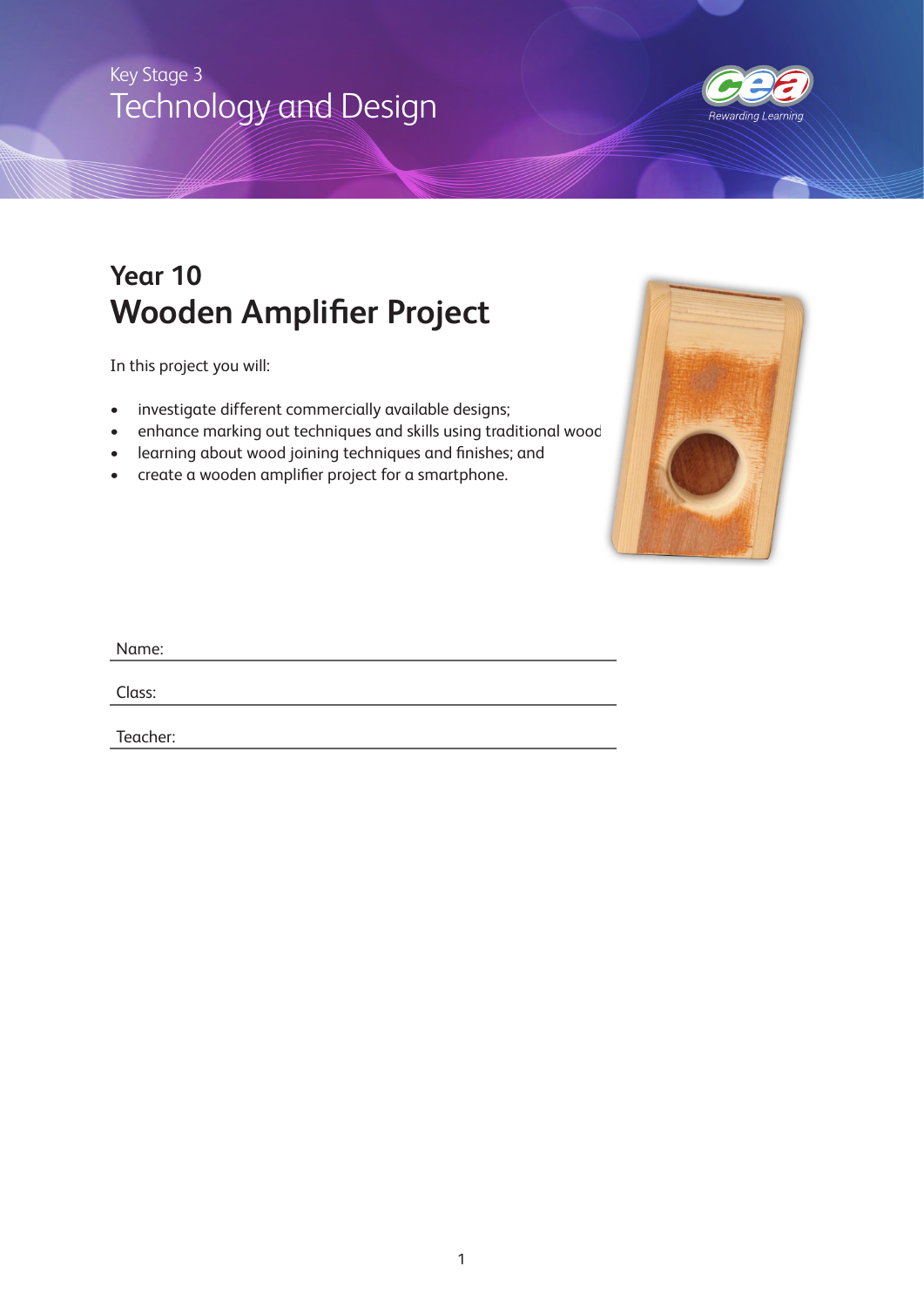



### **Design Situation**

Young people like to hear loud music. Unfortunately, the volume from a smartphone is not loud enough and can sometimes be distorted.

### **Design Brief**

The challenge of the project is to design and make an acoustic amplifier for a smartphone. The design will be tailored to the individual needs of each pupil's smartphone.

### **Materials**

You will be given four pieces of veneered plywood, 190\*75\*12. Any other materials can be suggested and if appropriate used.

### **Specification**

Write out 5 specification points that would help in the manufacture of about your project. These points can be used as points for assessment and should help focus thinking.

| २ |  |  |  |
|---|--|--|--|
|   |  |  |  |
|   |  |  |  |
|   |  |  |  |
|   |  |  |  |

Make sure you take accurate measurements and plan your work with precision to enable your design to be manufactured to fulfil the requirement of the design brief.

When built the product will be finished to a high standard using a choice of finishes including wood stain, clear varnish, wax and paint.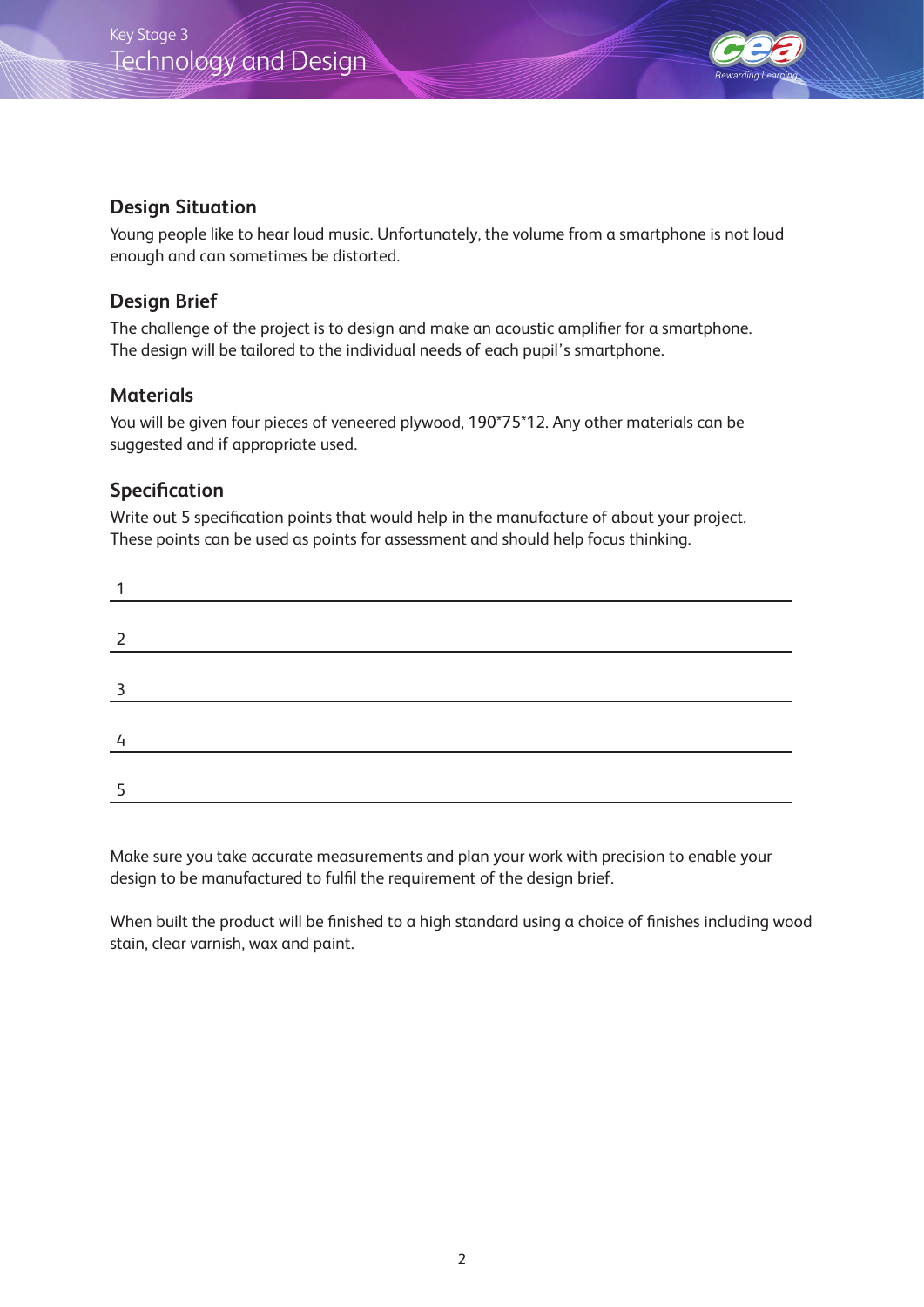

## **Investigation Task – Mood Board**

Using a different sources, find examples of existing wooden amplifiers. Present them as a mood board in the space below. Include pictures, images or text related to a design situation. Consider colour, shape, location and size.

My Mood Board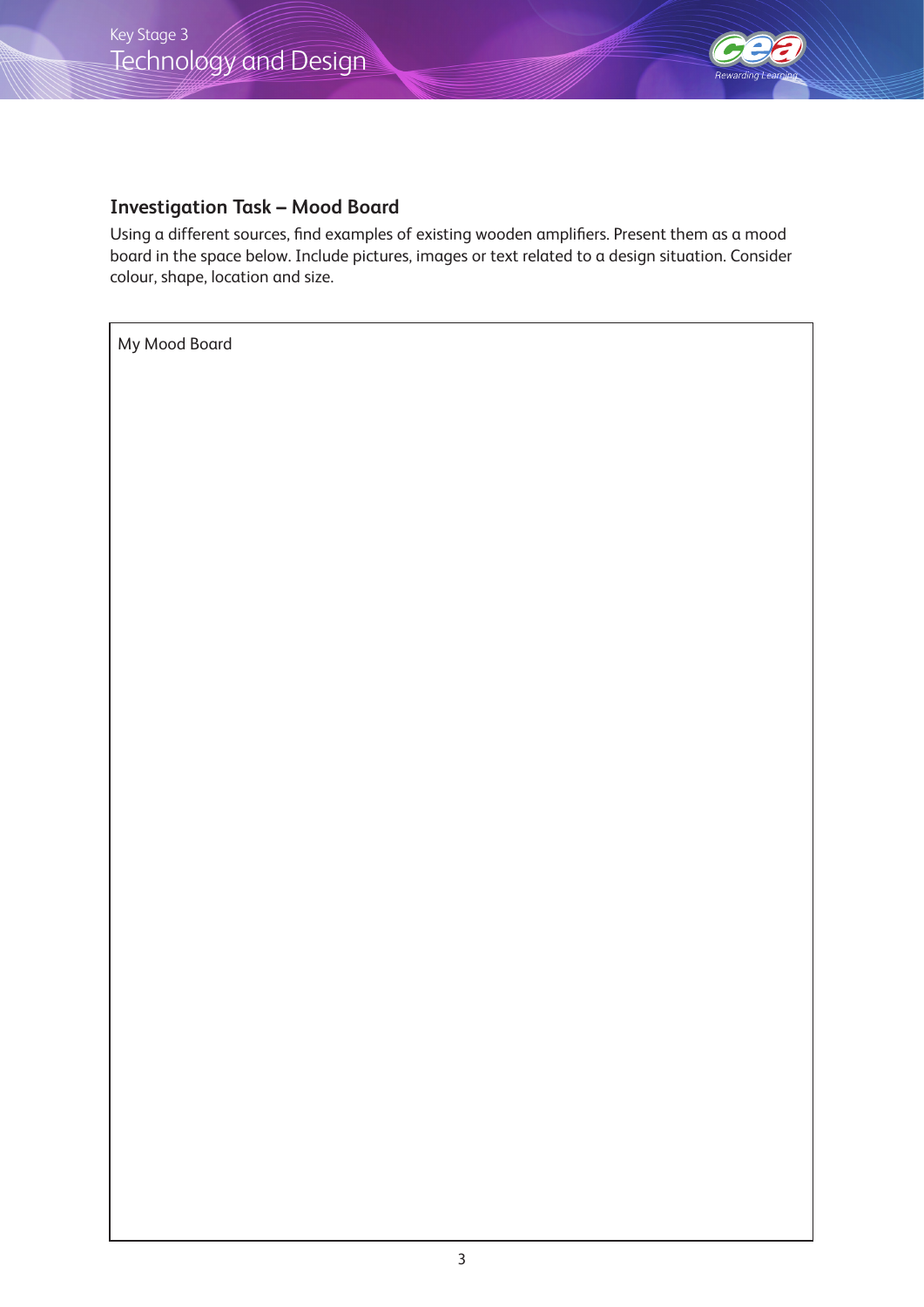

# **Homework Research Task – Evaluating Existing Products**

Use a variety of sources to find three wooden amplifiers. Complete the table below to evaluate each design considering each design in terms of its shape, colour, theme and who you think it has been designed for.

| Picture | Shape:               |
|---------|----------------------|
|         | Colour and material: |
|         | Theme:               |
|         | User:                |
| Picture | Shape:               |
|         | Colour and material: |
|         | Theme:               |
|         | User:                |
| Picture | Shape:               |
|         | Colour and material: |
|         | Theme:               |
|         | User:                |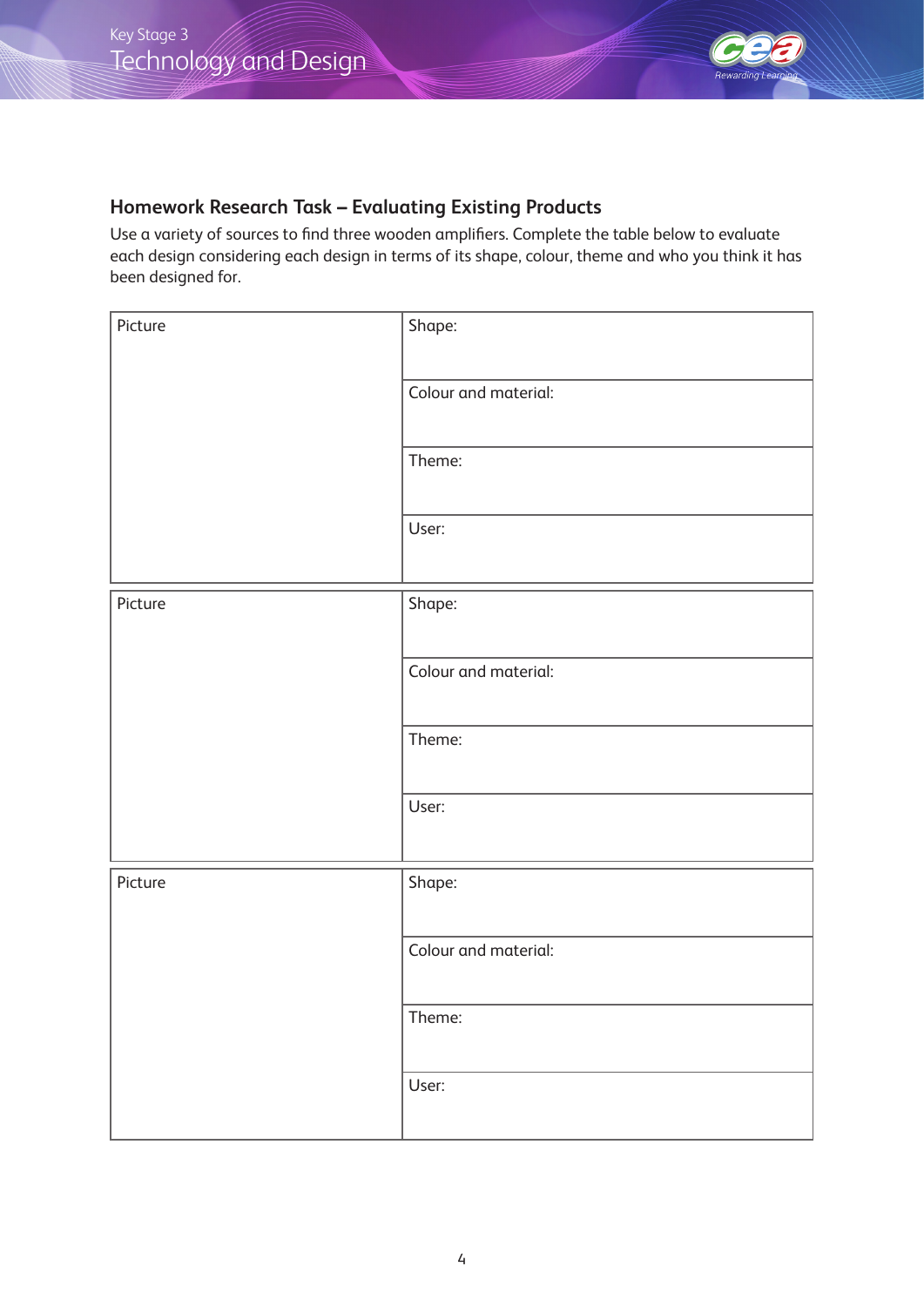

### **Using Mathematics in Technology and Design**

Using a ruler, draw leader lines and add dimensions for the template. Remember to include the unit of measurement: millimetres (mm).

Example of a Leader Line and Arrow:

## **Actual size of the material you will recieve**

- To make your design, you need to have four pieces of material all the same size.
- It is your task to work out your design onto each piece.
- The design for each piece should be a different shape.
- You will not need to cut the back piece.
- Each piece of plywood will be 12 mm thick.
- Work out the overall thickness of the materials and add three different measurements to the sketch below.

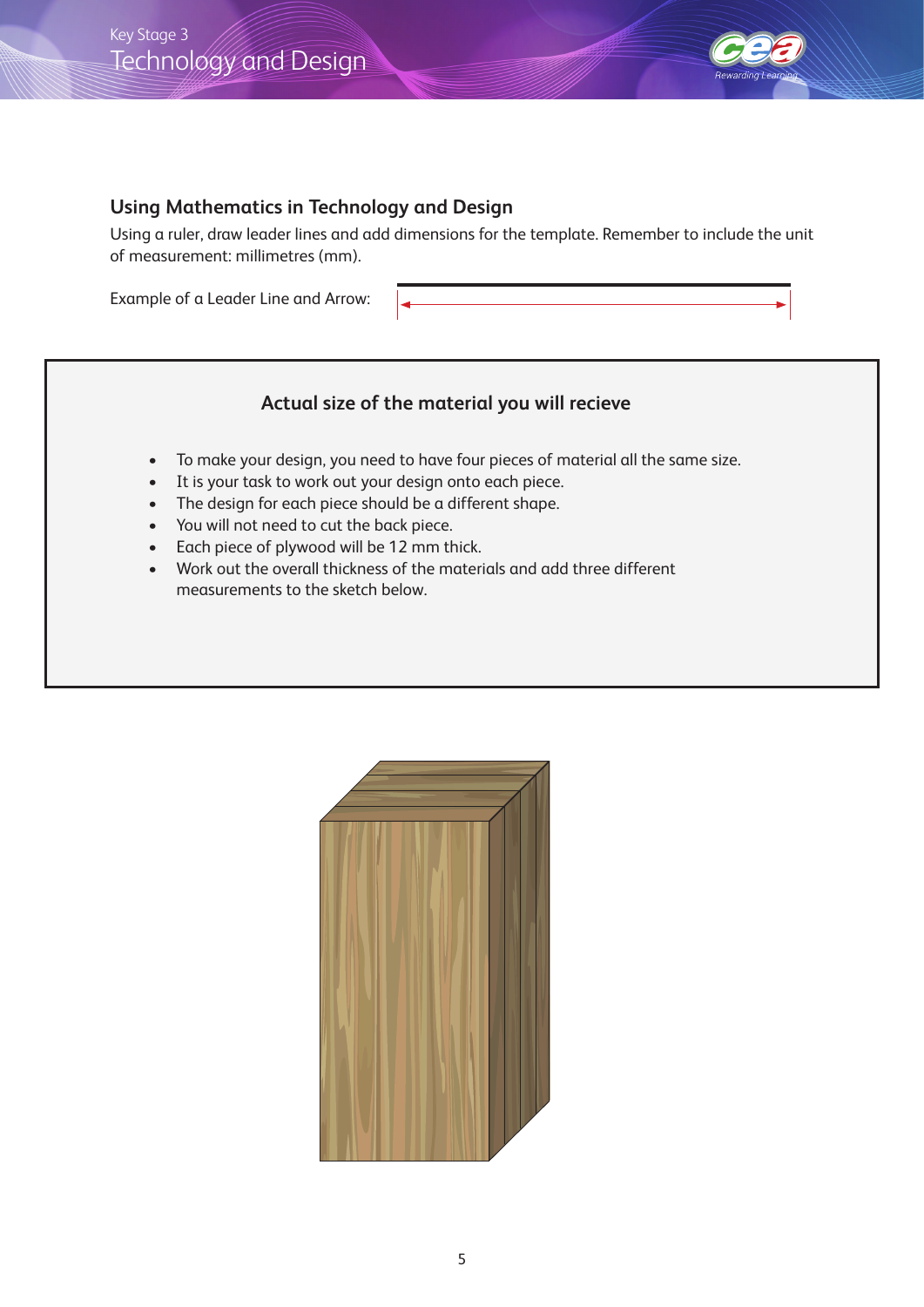# Technology and Design Key Stage 3



#### **My Design**

Sketch several different designs that fulfil the design brief. When drawing your designs, consider:

- how many output amplification holes you want on the front;
- the size of your smartphone;
- where to place the smartphone and the amplification hole or holes; and
- how the sound will travel from the smartphone to the amplification hole or holes.

#### My smartphone is:

The size of my smartphone is:

#### **My Templates**

Remember the back piece should be solid and you do not need cut it.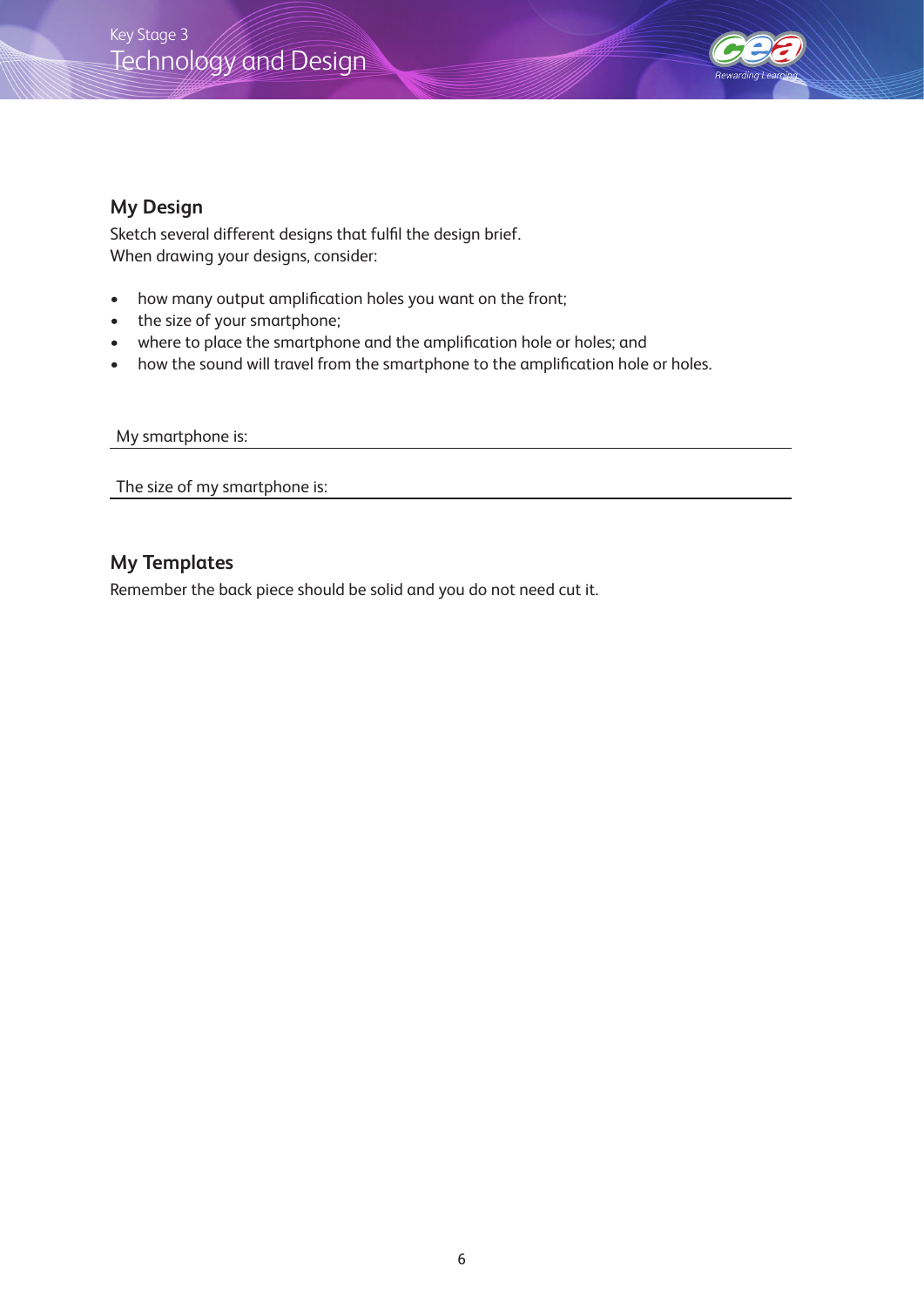

Front

Inside 1

Inside 2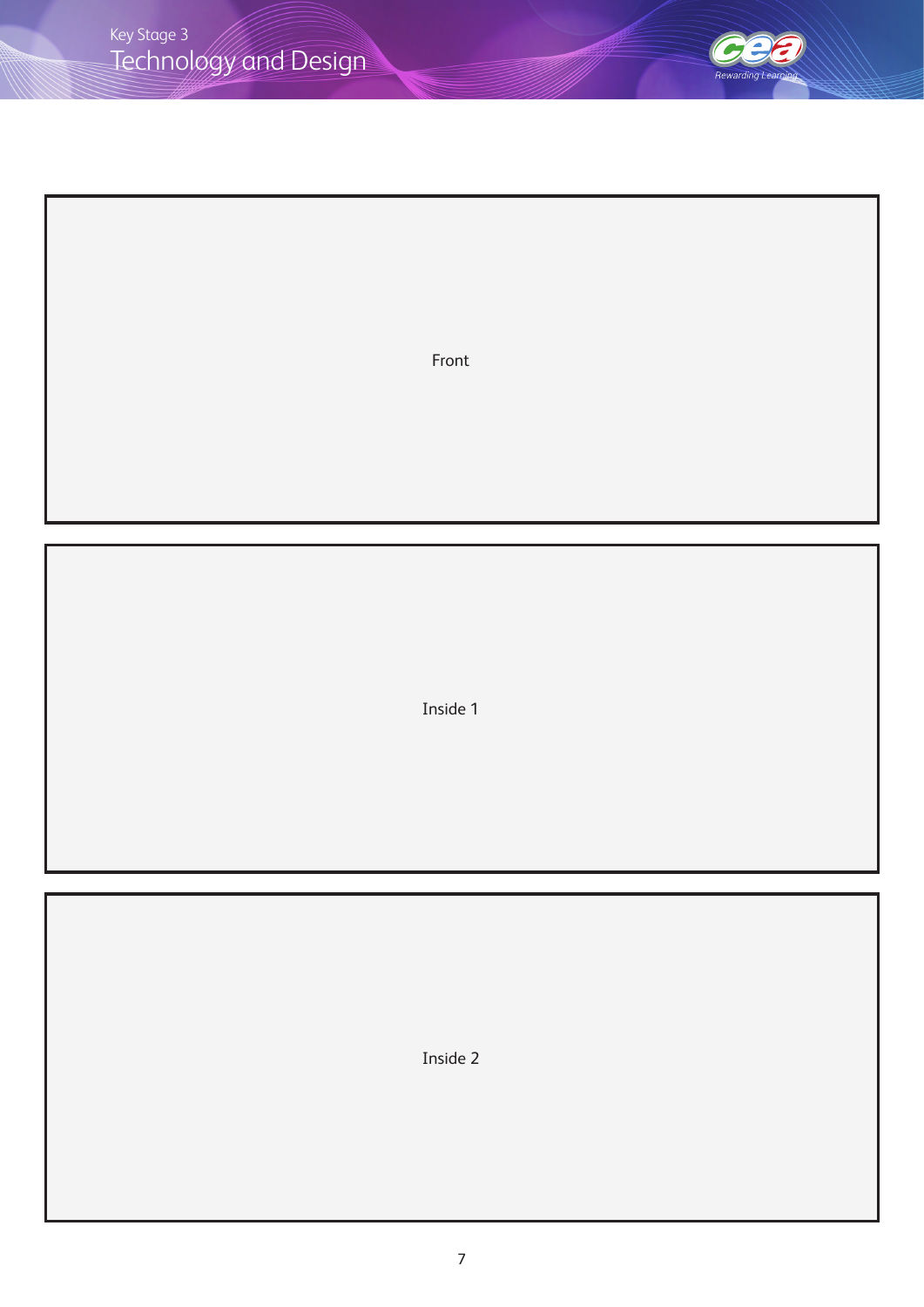

## **Design and Manufacturing Diary**

Use sketches and notes to explain each stage of manufacturing your amplifier project. Write about what tools, machines and equipment you used each day. Remember to include information about health and safety.

| Date:<br><b>What I did today:</b> |
|-----------------------------------|
| Date:<br><b>What I did today:</b> |
|                                   |
| Date:<br>What I did today:        |
| Date:<br><b>What I did today:</b> |
| Date:<br><b>What I did today:</b> |
| Date:<br>What I did today:        |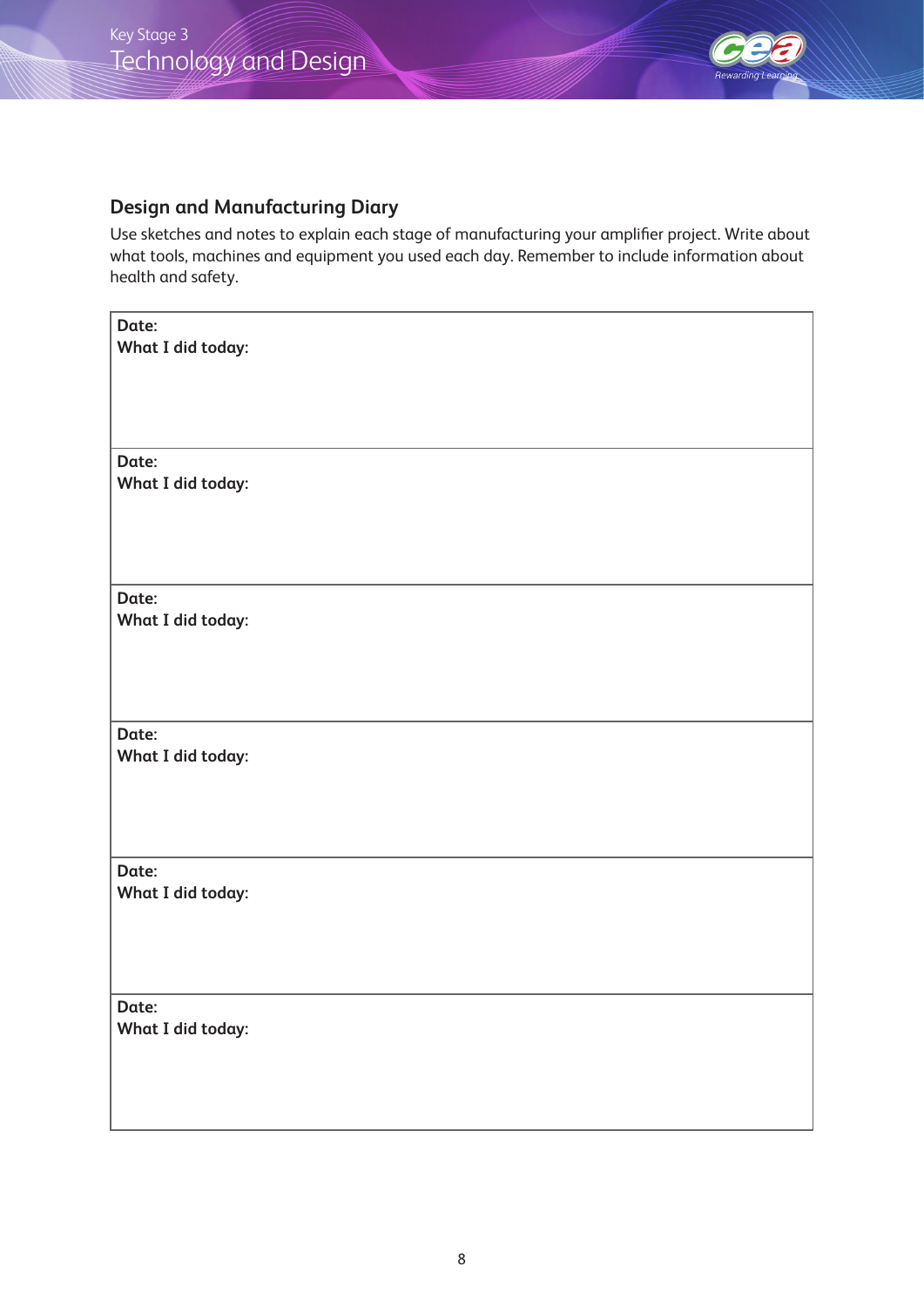

## **Design and Manufacturing Diary**

Use sketches and notes to explain each stage of manufacturing your amplifier project. Write about what tools, machines and equipment you used each day. Remember to include information about health and safety.

| Date:<br><b>What I did today:</b> |
|-----------------------------------|
| Date:<br><b>What I did today:</b> |
|                                   |
| Date:<br>What I did today:        |
| Date:<br><b>What I did today:</b> |
| Date:<br><b>What I did today:</b> |
| Date:<br>What I did today:        |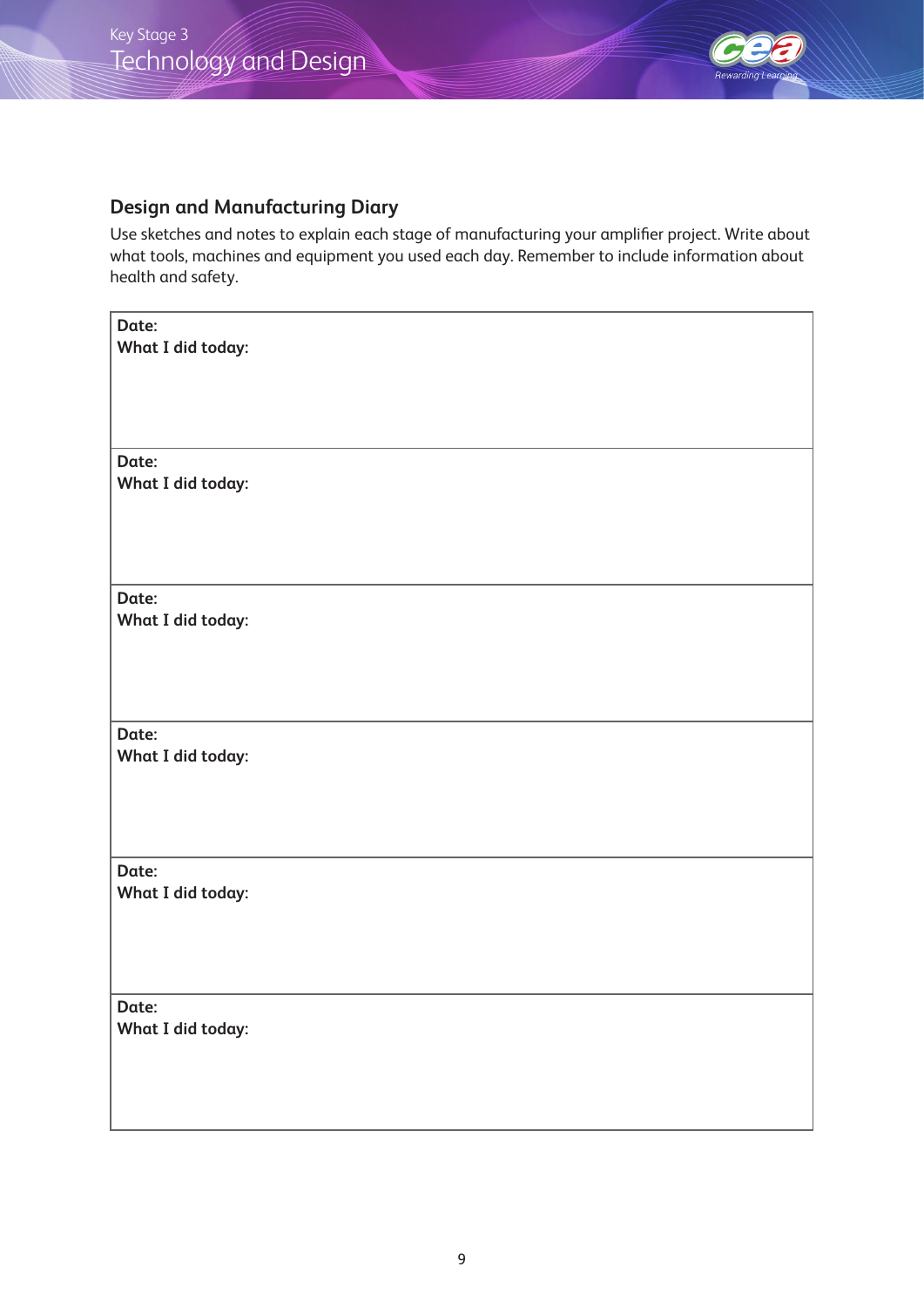

### **Learning intention:**

By the end of this lesson you should be able to name, describe and use each of the marking, cutting and shaping tools named below.

| <b>Try Square</b> | <b>Scroll Saw</b> | <b>Coping Saw</b> |
|-------------------|-------------------|-------------------|
| Picture           | Picture           | Picture           |
| Used for          | Used for          | Used for          |

| <b>Steel Ruler</b>                                                                                                                                                     | <b>Linisher</b> | <b>Pedestal Drill</b> |
|------------------------------------------------------------------------------------------------------------------------------------------------------------------------|-----------------|-----------------------|
| Picture                                                                                                                                                                | Picture         | Picture               |
| Used for<br>A steel ruler is used for measuring<br>a piece of material. It can also<br>be used as a straight edge.<br>In Technology we measure in<br>millimetres (mm). | Used for        | Used for              |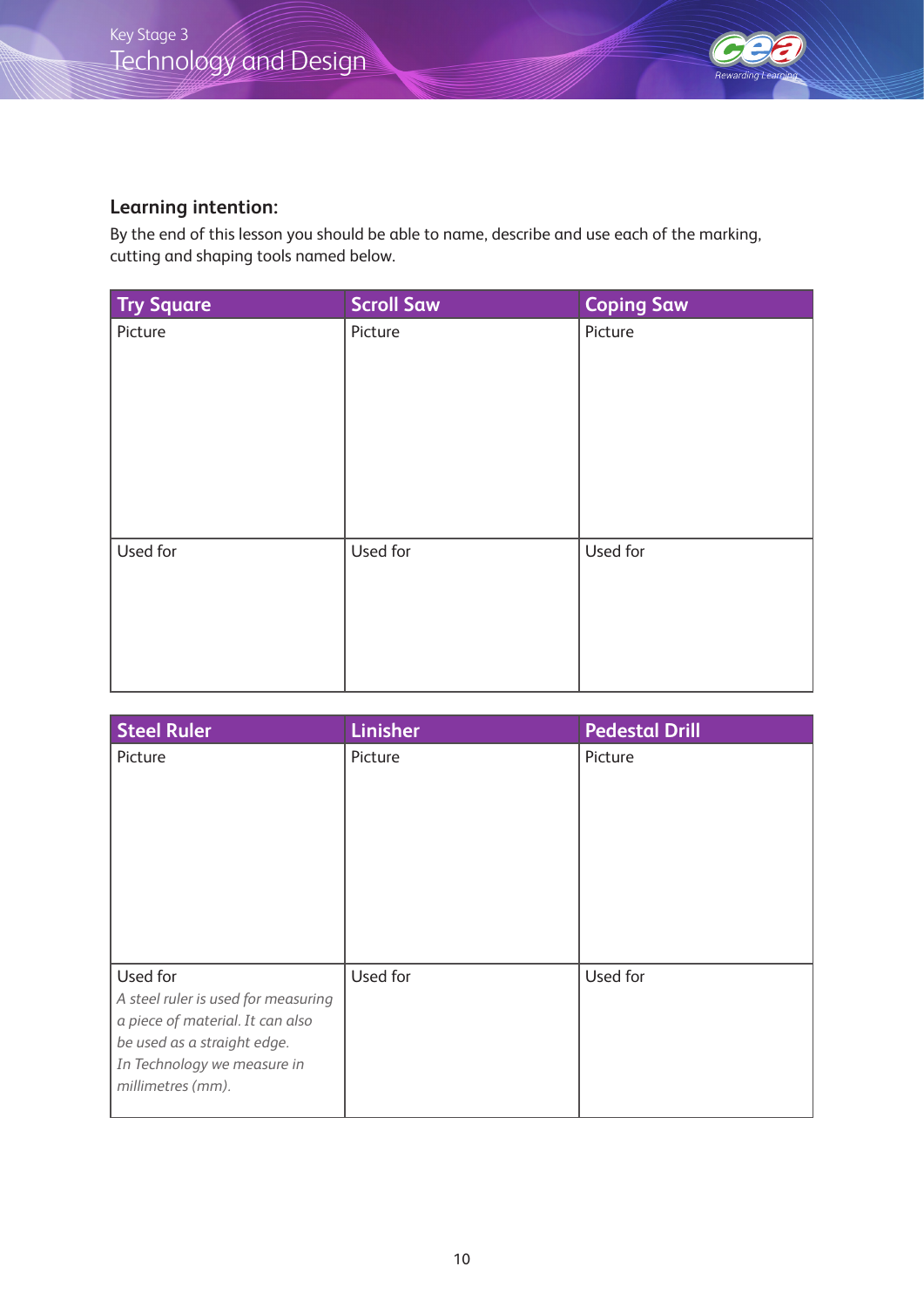# Technology and Design Key Stage 3



## **Presenting the Final Design**

Draw your final design in one of these ways:

- freehand, showing sizes and annotated notes;
- orthographically, showing Front, Side Elevation and Plan, including sizes; or
- on a computer, including sizes.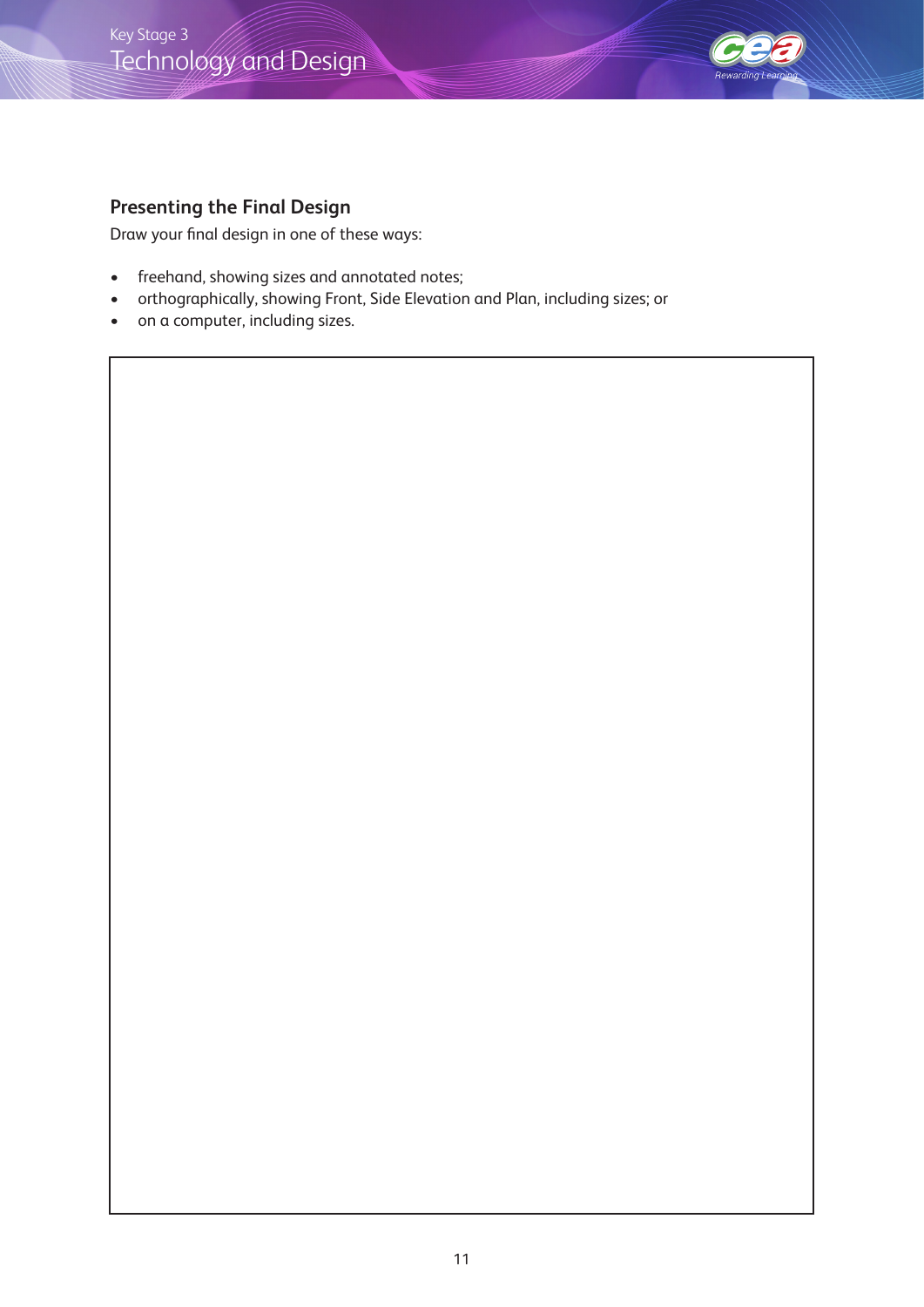

# **Amplifier Mark Sheet**

See separate document for further breakdown of marks.

| Task and personal comment on your performance | <b>Mark</b> | <b>Max</b> |
|-----------------------------------------------|-------------|------------|
| <b>Mood Board</b>                             |             | 8          |
| <b>Research Task</b>                          |             | 3          |
| <b>Using Mathematics</b>                      |             | 5          |
| My Design                                     |             | 15         |
| <b>Template Drawings</b>                      |             | 10         |
| Diary                                         |             | 4          |
| <b>Tools</b>                                  |             | 5          |
| Manufacturing                                 |             | 50         |
| Total                                         |             | 100        |